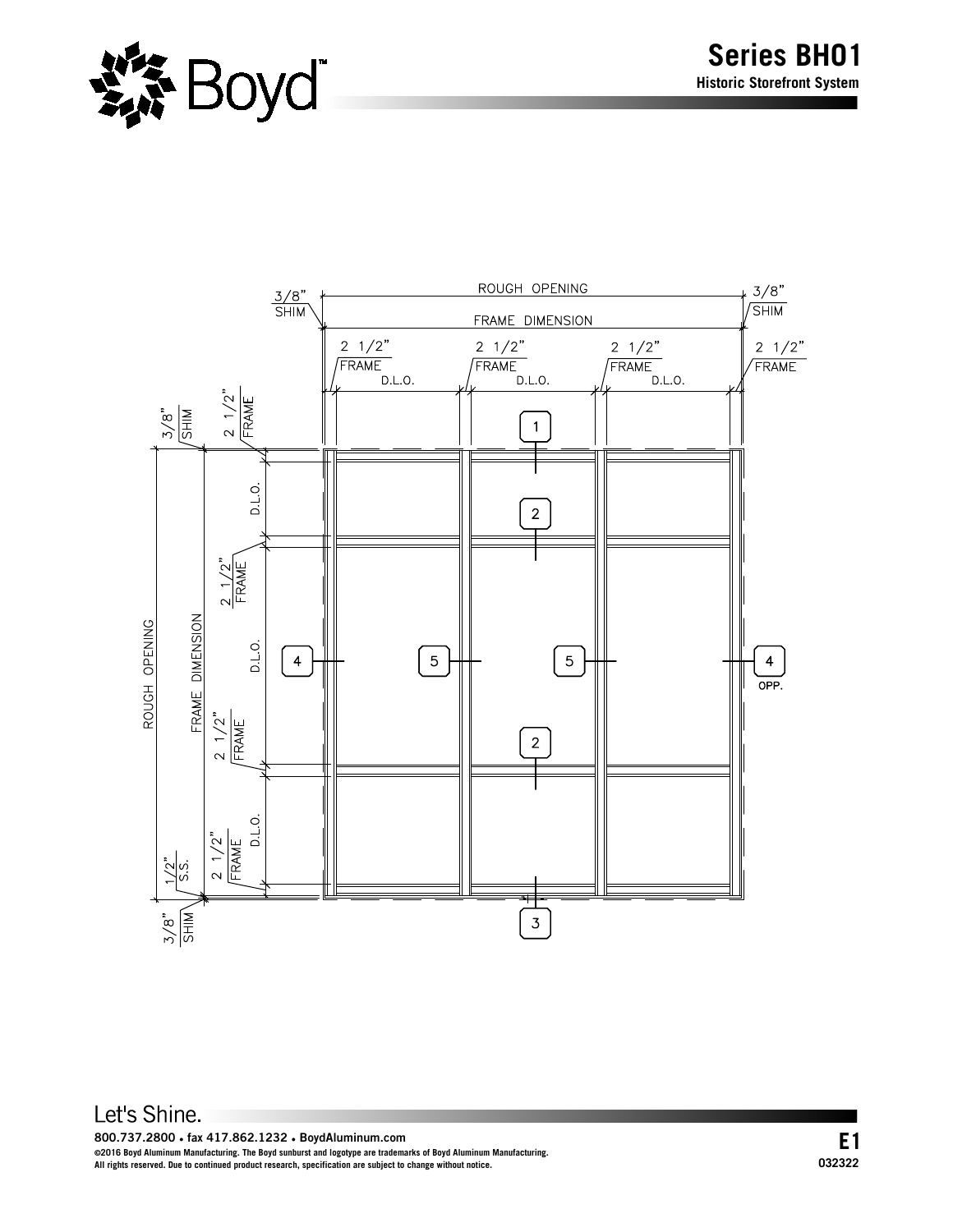

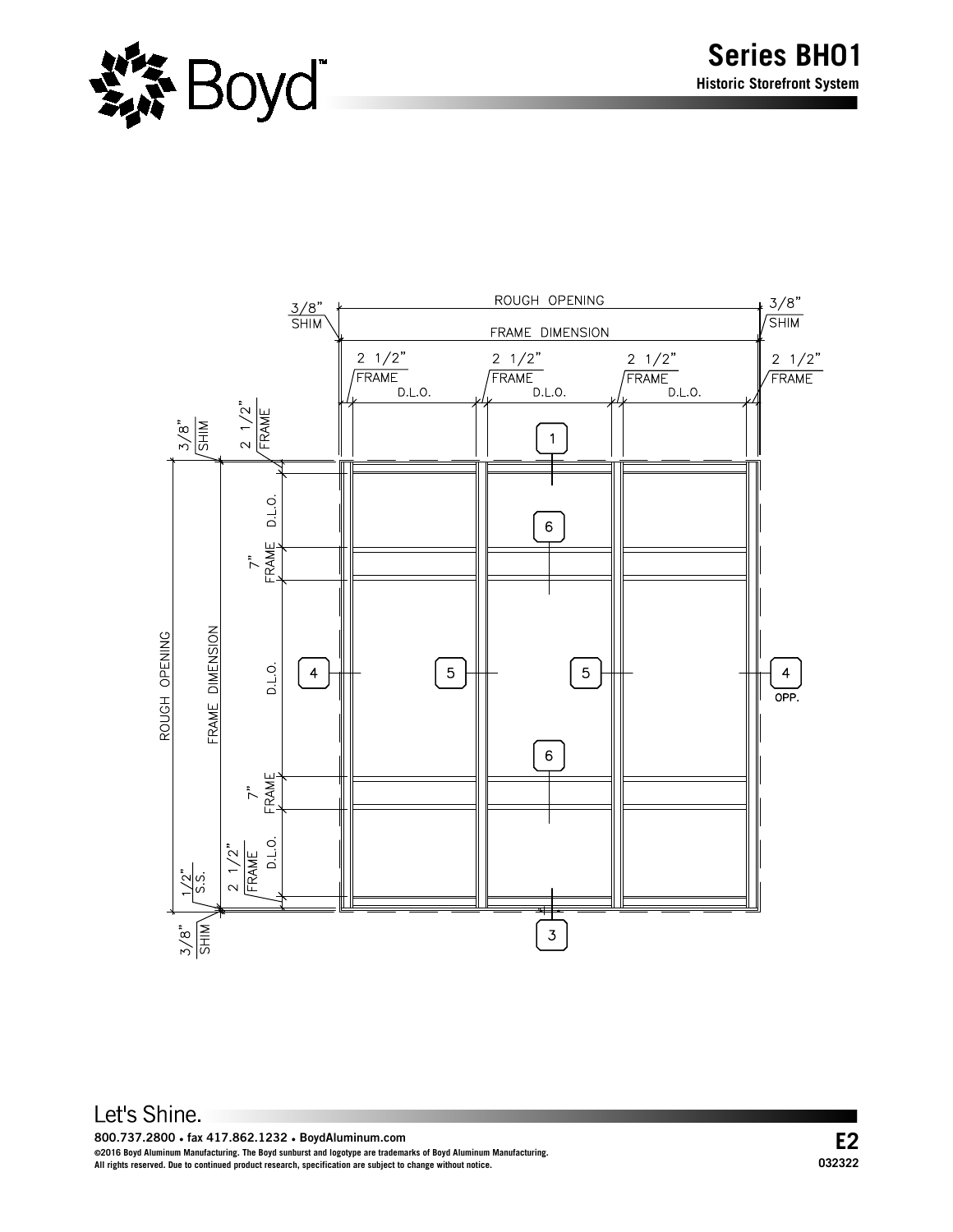



**800.737.2800 ● fax 417.862.1232 ● BoydAluminum.com**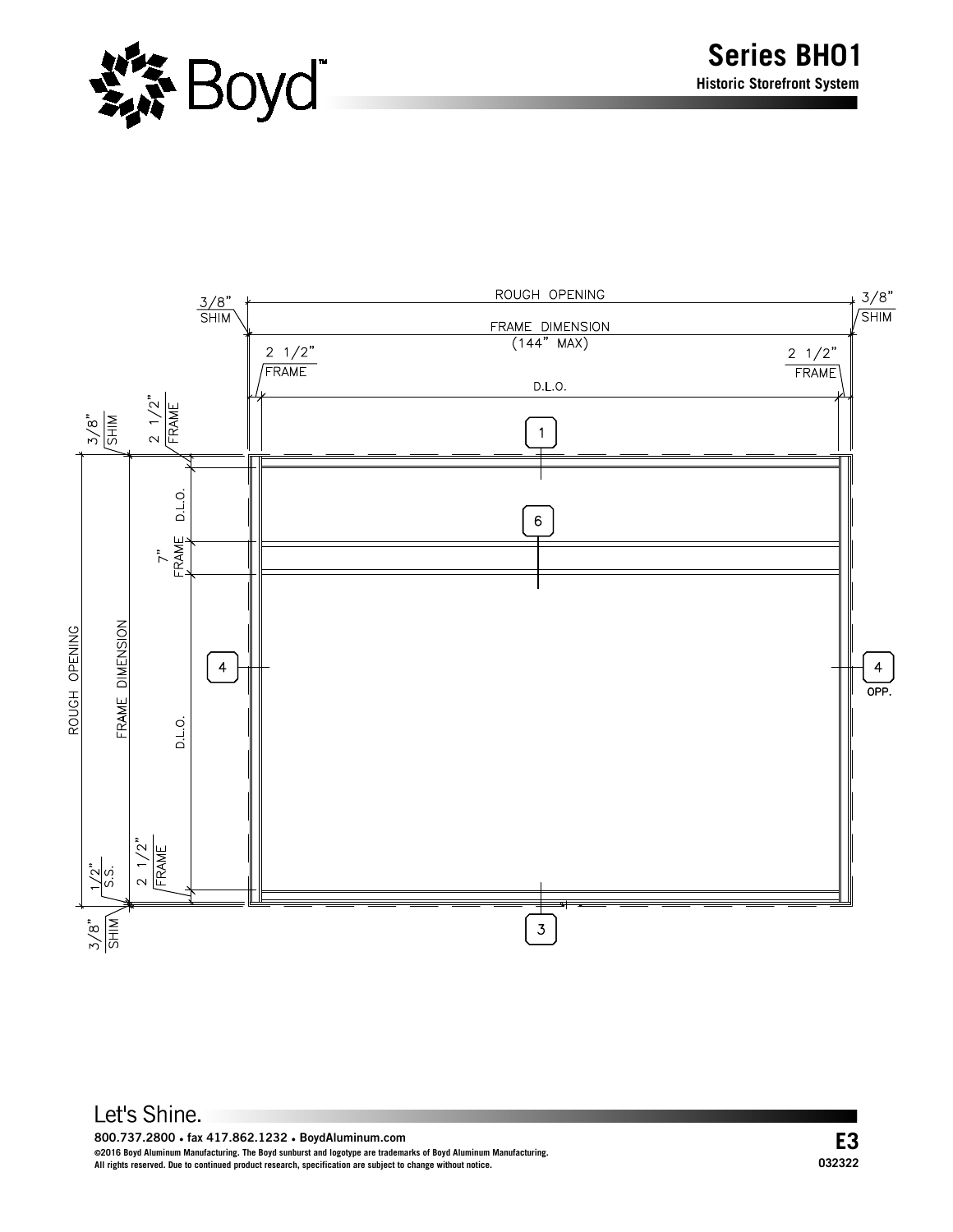



**SCALE: 6" = 1'-0"**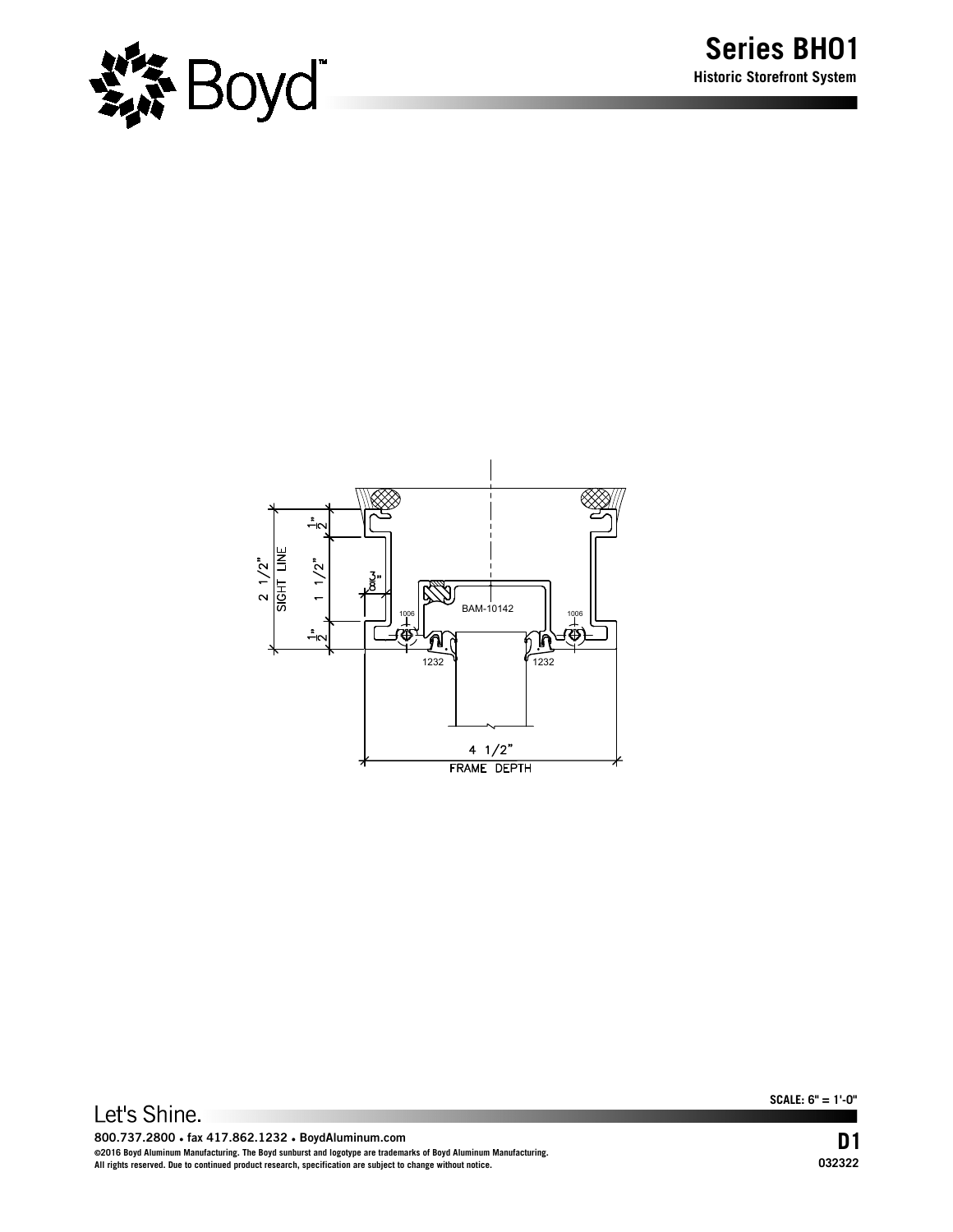



**SCALE: 6" = 1'-0"**

**800.737.2800 ● fax 417.862.1232 ● BoydAluminum.com ©2016 Boyd Aluminum Manufacturing. The Boyd sunburst and logotype are trademarks of Boyd Aluminum Manufacturing. All rights reserved. Due to continued product research, specification are subject to change without notice.**

**D2 032322**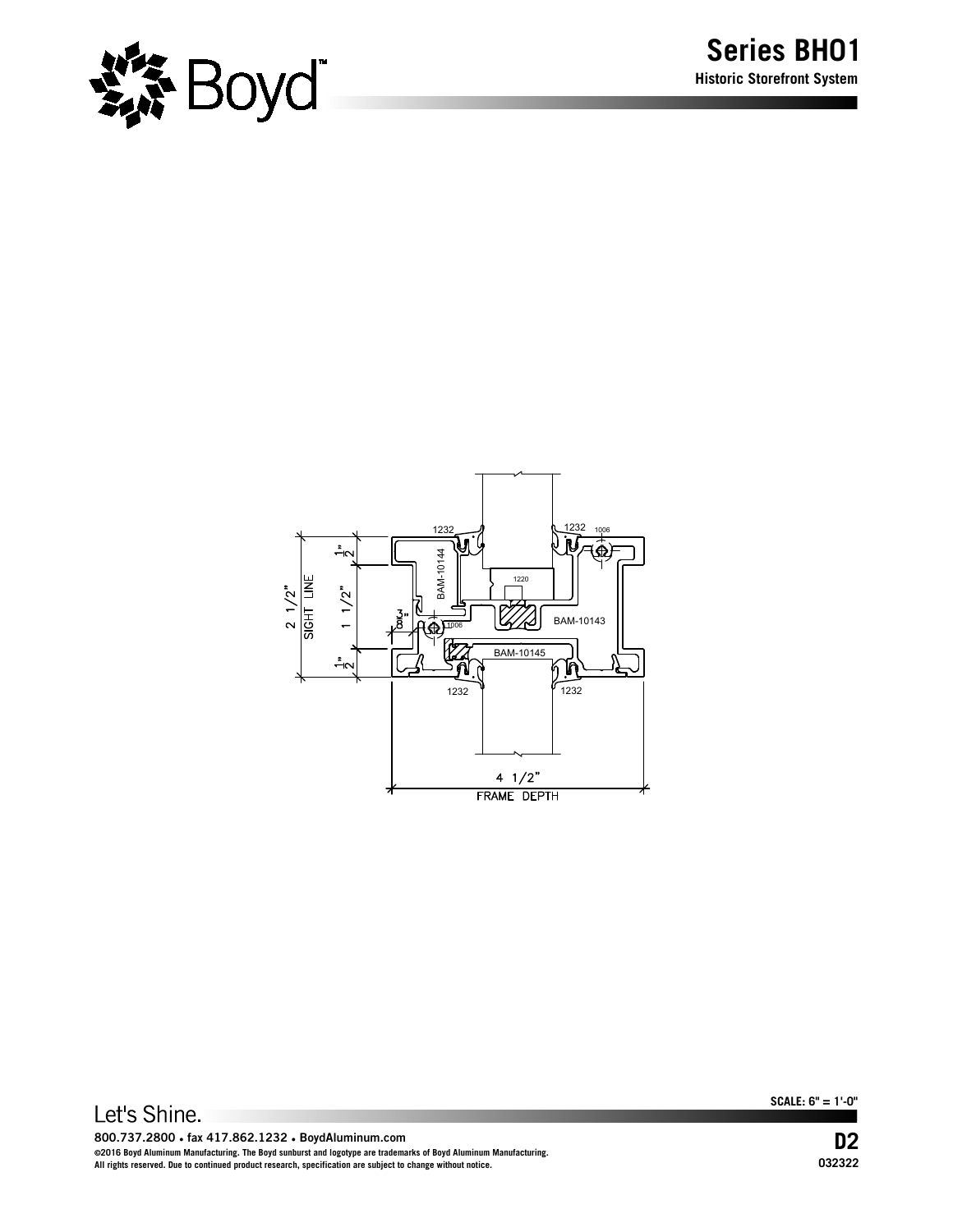



**SCALE: 6" = 1'-0"**

**800.737.2800 ● fax 417.862.1232 ● BoydAluminum.com ©2016 Boyd Aluminum Manufacturing. The Boyd sunburst and logotype are trademarks of Boyd Aluminum Manufacturing. All rights reserved. Due to continued product research, specification are subject to change without notice.**

**D3 032322**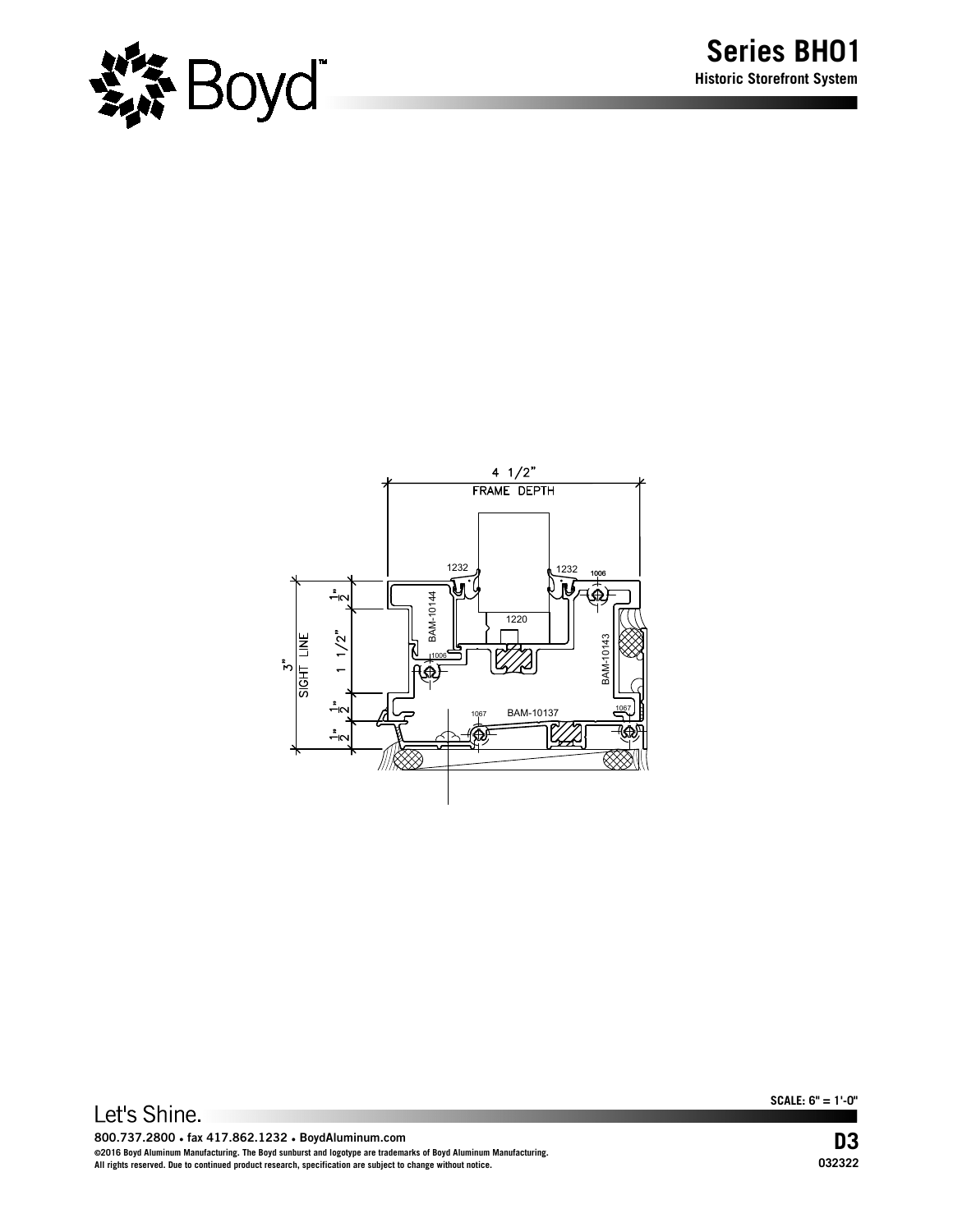



**SCALE: 6" = 1'-0"**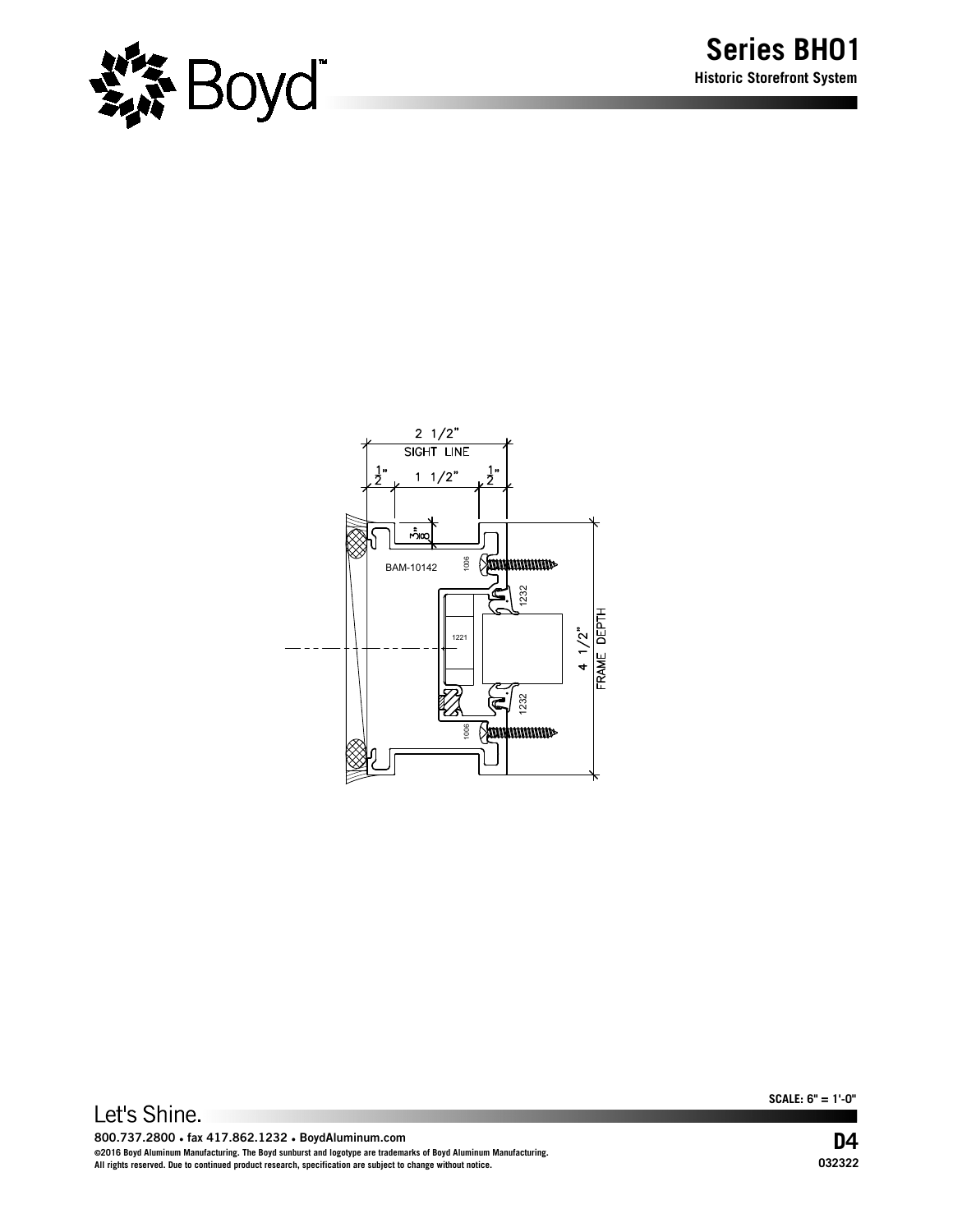



**SCALE: 6" = 1'-0"**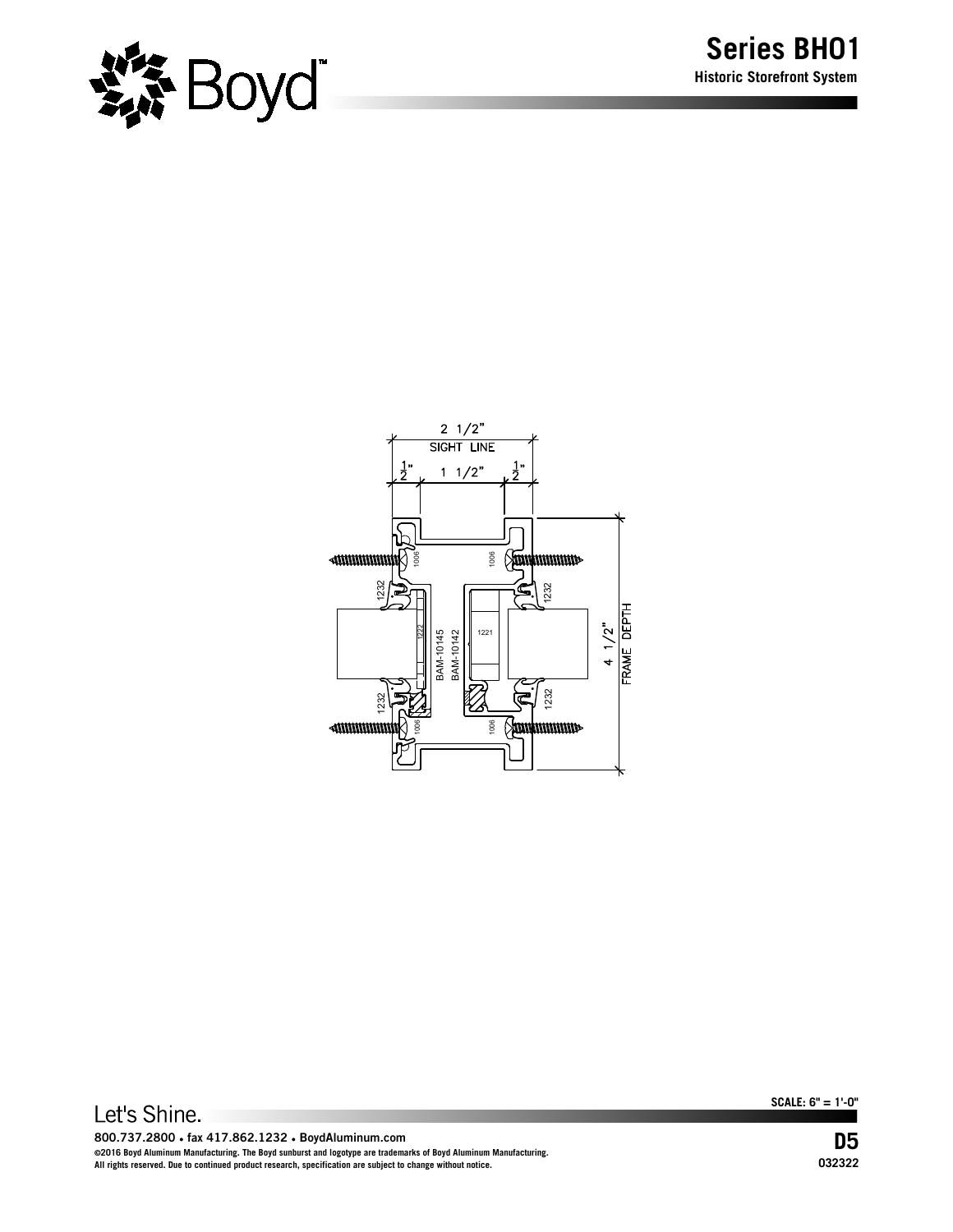